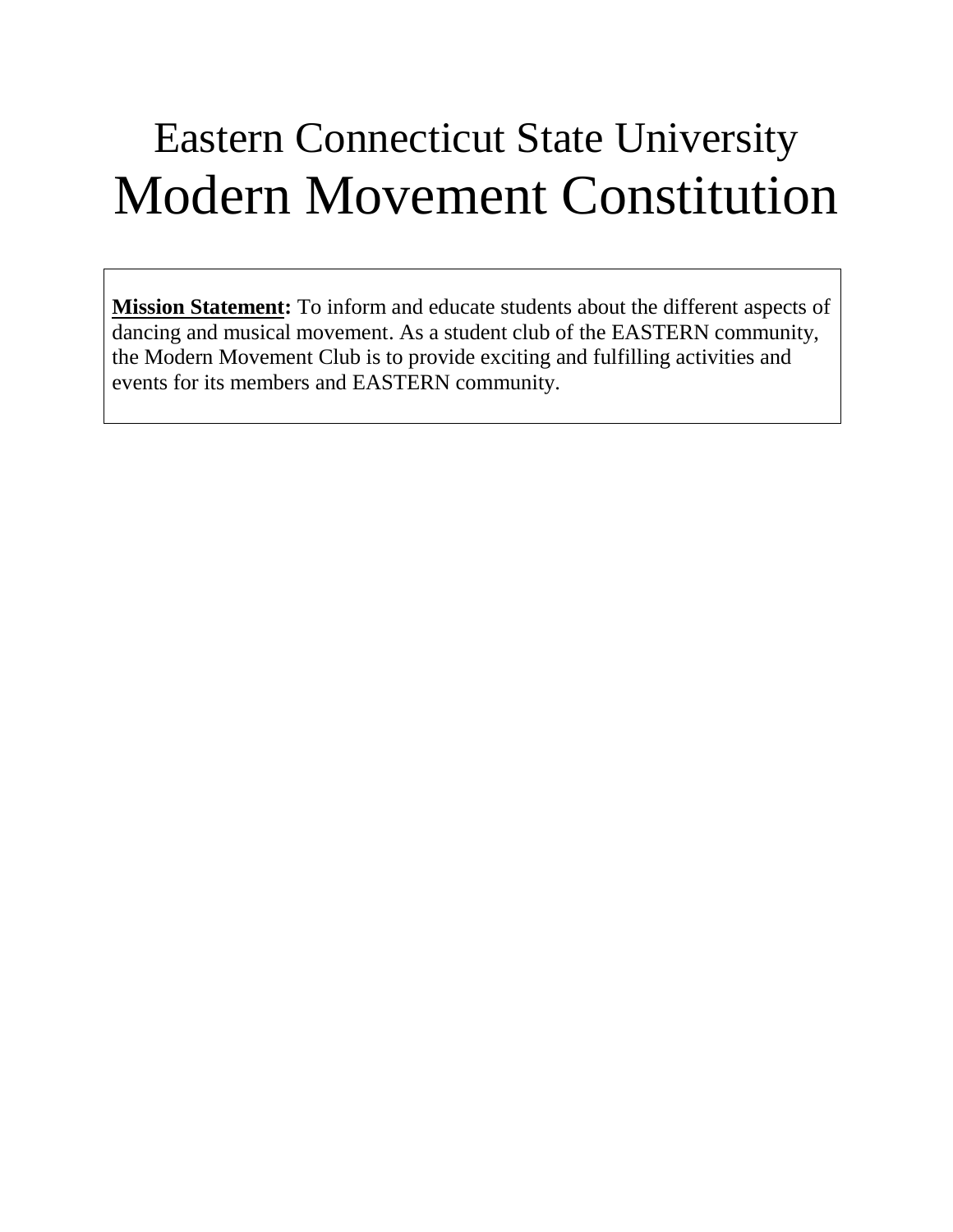The name of this club shall be Modern Movement (Club) of Eastern Connecticut State University.

## **ARTICLE II - PURPOSE**

It shall be the purpose of this organization to explore innovative ideas of movement within the dance world.

## **ARTICLE III - MEMBERSHIP**

- Section 1 This organization will be open to all students currently registered at Eastern Connecticut State University. Section 2 Anyone who attends two consecutive meetings will be considered a voting member of the Modern Movement Club. However, anyone who has two inexcusable absences from regular meetings during the same semester will lose their voting privileges.
- Section 3 Any voting member unable to attend a meeting for an excusable reason may vote by an absentee ballot.
- Section 4 Membership shall not be denied to any student because of race, religion, gender, color, ancestry, national origin, age, sexual orientation, disability or veteran status except as sanctioned by federal or state law.

#### **ARTICLE IV - EXECUTIVE BOARD & OFFICERS**

- Section 1 The membership of the Executive Board shall consist of the President, Vice-President, Secretary, and Treasurer. The Faculty Advisor shall serve as a non-voting ex-officio member of the Executive Board.
- Section 2 The Executive Board shall have general supervision of the affairs of the organization between its regular business meetings and shall make policy recommendations to the organization. The Executive Board shall be subject to the rules of the organization and shall not act in conflict with actions taken by the organization.
- Section 3 The Executive Board shall have the power to establish all standing and ad hoc committees of the organization. The President, with the advice and consent of the Executive Board, shall have the power to appoint the chairpersons of all standing and ad hoc committees.
- Section 4 The Executive Board shall meet weekly during the academic year. Meetings of the Executive Board shall be called by the President of the organization.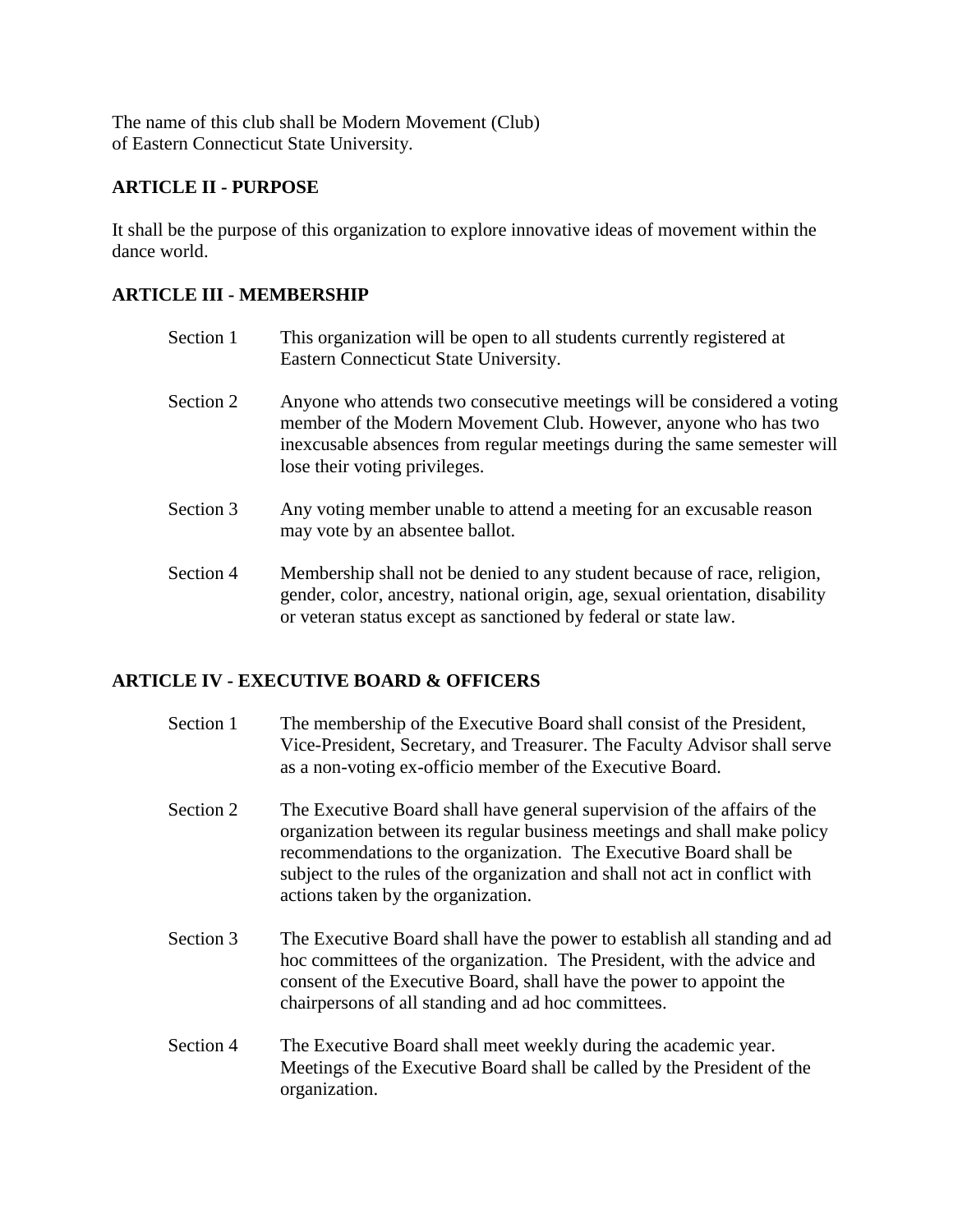Section 5 A majority of the membership of the Executive Board shall constitute a quorum. All decisions made by the Executive Board shall be by a majority vote of the members present and voting.

## **ARTICLE V - ENUMERATION OF POWERS AND DUTIES OF OFFICERS**

Officers shall perform the duties prescribed by this constitution and by the parliamentary authority adopted by the organization. Duties shall include but shall not be limited to the following.

#### Section 1 The President shall:

- a. prepare the meeting agendas;
- b. have the power to call executive board meetings and all regular and special meetings of the organization;
- c. sign all official papers related to the club (including financial paperwork in the absence of the treasurer);
- d. have the power, with the advice and consent of the Executive Board, to appoint the chairpersons of all standing and ad hoc committees;
- e. appoint a temporary secretary to take minutes when the secretary is absent;
- f. act as the spokesperson for the organization;
- g. be an ex-officio member of all standing and ad hoc committees except the nominating committee.

#### Section 2 The Vice-President shall:

- a. assist the president with responsibilities as needed;
- b. carry out the duties of the president in the absence of the president;
- c. automatically assume the powers and duties of the President if the President resigns, if the office of President becomes vacant, or if the President is impeached;
- d. coordinate all social functions of the organization;
- e. serve as coordinator of all standing and ad hoc committees;
- f. be an ex-officio member of all standing and ad hoc committees.

#### Section 3 Treasurer shall:

- a. expend funds as authorized by the membership of the organization as indicated in the organization's minutes;
- b. keep an accurate account of all receipts, membership dues, and expenditures of the organization;
- c. complete, sign, and submit all financial paperwork;
- d. submit a financial report;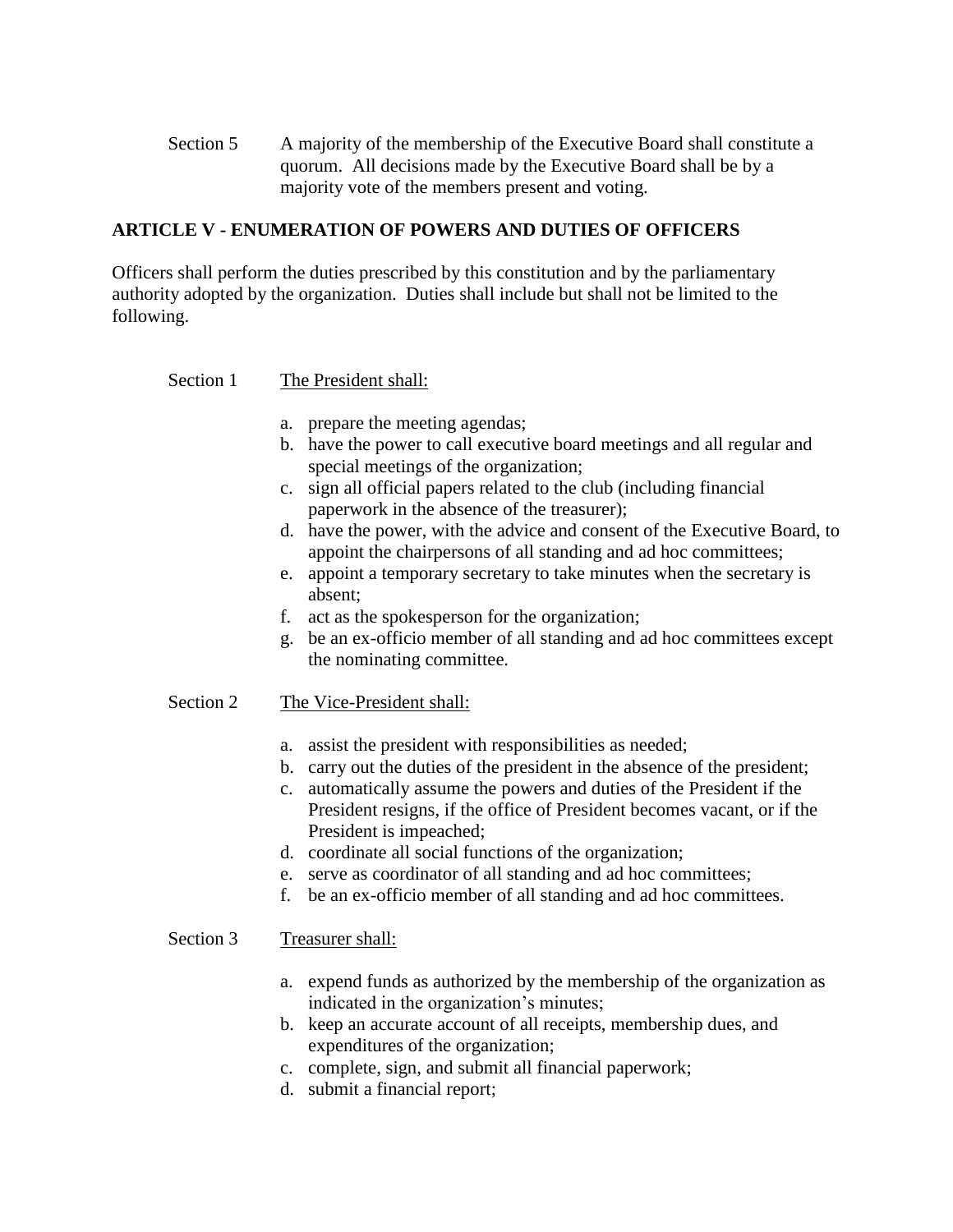- e. keep track of the club's accounts, income, and expenditures;
- f. give a Treasurer statement of balance at every meeting;
- g. request financial assistance from the Student Government Association and Budget and Management Committee if needed;
- h. be responsible for the organization complying with the policies and procedures set forth by the Student Activities office.

Section 4 The Secretary shall:

- a. keep a proper record of all activities of the club, including the minutes of every meeting;
- b. take attendance at all business meetings of the organization;
- c. prepare a roll call of members and call it when necessary;
- d. authenticate by his/her signature all records and documents of the organization;
- e. carry on the official correspondence of the club; which will be signed by the president;
- f. give 72 hours of notice of all meetings;
- g. distribute minutes within 48 hours of the meeting in accordance with the procedure set by the Student Activities Office.

#### **ARTICLE VI - ADVISOR(S)**

| Section 1 | The advisor shall be chosen by the membership at a duly constituted<br>meeting of the organization by majority vote.                                                                                                                       |
|-----------|--------------------------------------------------------------------------------------------------------------------------------------------------------------------------------------------------------------------------------------------|
| Section 2 | The faculty advisor shall serve as a non-voting ex-officio member of the<br>Executive Board.                                                                                                                                               |
| Section 3 | The advisors shall give advice for the better performance of the<br>organization.                                                                                                                                                          |
| Section 4 | The advisor shall meet his/her responsibilities to the organization as stated<br>in written directives issued by the Student Activities Office and in the<br>Club Advisor's Operating Manual located on the Student Activities<br>Website. |
| Section 5 | The advisor shall serve at the discretion of the University.                                                                                                                                                                               |

#### **ARTICLE VII - NOMINATION AND ELECTION OF OFFICERS**

Section 1 Elections shall be held for all offices, including those that are filled temporarily.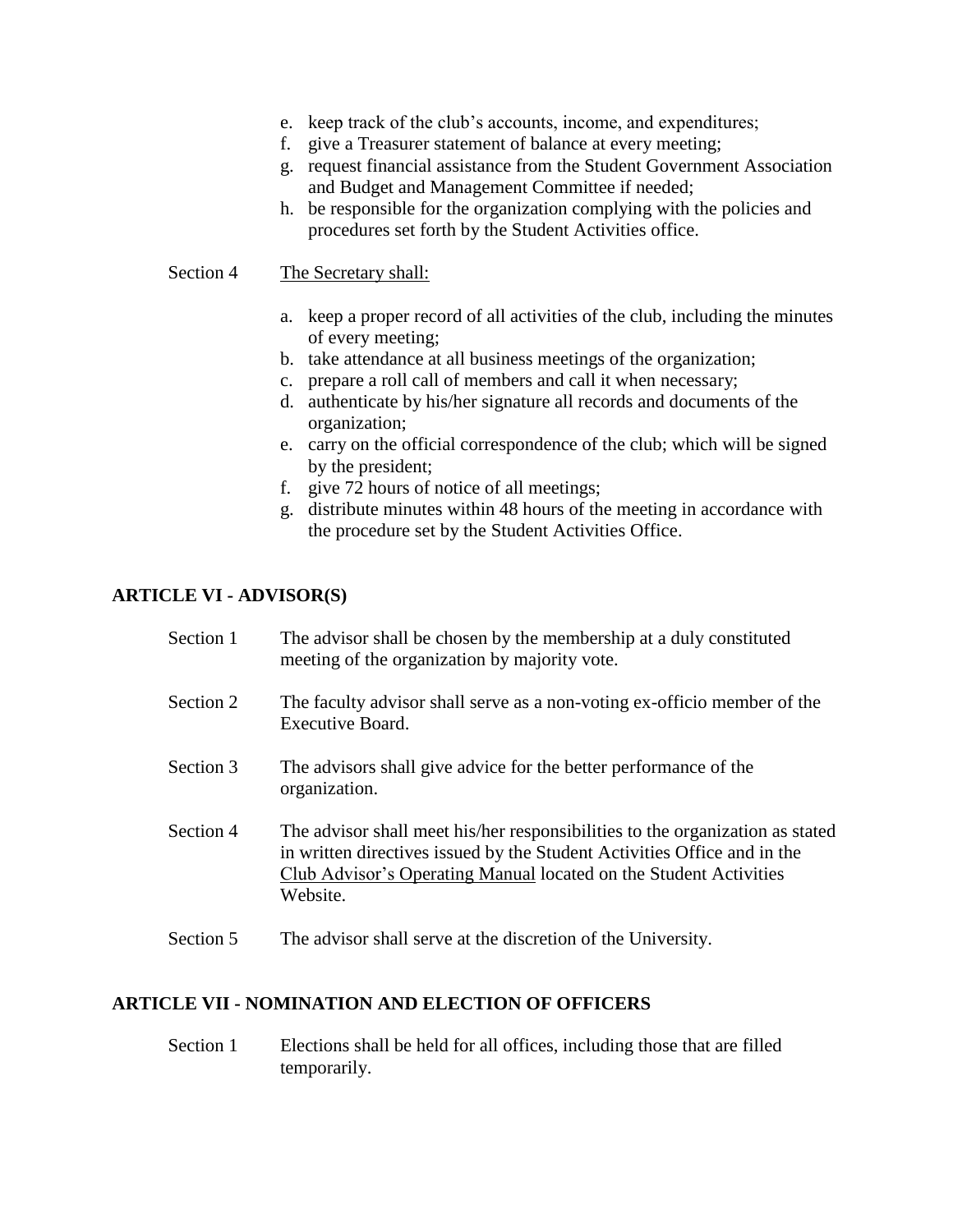- Section 2 Officers shall be elected for a term of one (1) year or until their successors are elected. They shall hold office until re-elected or graduation when their successors shall assume office.
- Section 3 Elections shall be held during the spring semester. Elections shall take place no earlier than March  $1<sup>st</sup>$  and no later than April 30<sup>th</sup> of each year.
- Section 4 Only active members shall be allowed to vote. Voting shall be by secret ballot unless there is only one candidate for an office in which case election may be by voice vote.
- Section 5 Officers shall be elected by a majority of those members voting in the election. If no candidate receives a majority vote on the first ballot, a revote will occur with the President casting a vote.
- Section 6 Notification of elections and nominations must be given a week's notice prior to voting.

## **ARTICLE VIII - VACANCIES**

- Section 1 In the event of the vacancy of the office of President, the duties will be carried out by the Vice-President. The office of Vice-President will be offered to the Secretary and/or Treasurer. If neither officer wish to fill the Vice Presidency and election for the position will be held. If an existing officer does accept the Vice Presidency an election will be held for the vacant position.
- Section 2 In the event of the vacancy of any other offices, the President will appoint a temporary officer and an election will be held as per the provision of Article VI Section 1.

## **ARTICLE IX - IMPEACHMENT AND/OR RECALL**

- Section 1 Any officer is subject to impeachment and /or recall and removal from the office for failing to fulfill his/her constitutional responsibilities.
- Section 2 An impeachment request must be given at least a week in advance of the actual impeachment voting. Both the request and the voting must take place during regular meetings.
- Section 3 Upon conclusion of the discussion and arguments for and against impeaching the officer, a vote shall be taken. No officer shall be impeached except by a two-thirds (2/3) vote. Voting shall be by secret ballot.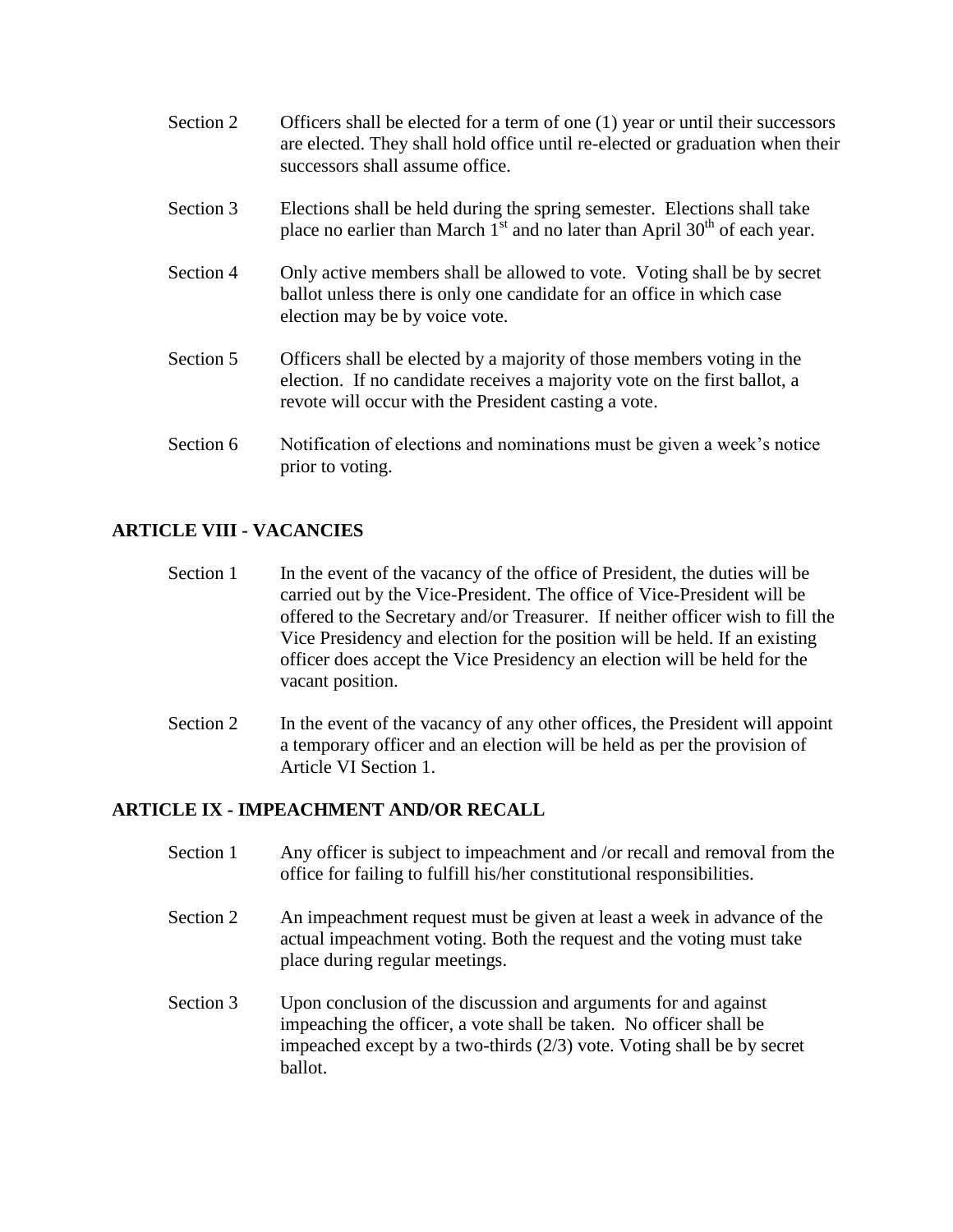| Section 4 | An officer who is impeached shall immediately relinquish his/her office |
|-----------|-------------------------------------------------------------------------|
|           | but shall be allowed to maintain active membership in the organization  |
|           | unless his/her actions have brought discredit to the organization.      |

Section 5 If an officer is impeached, the organization shall fill the position following the procedures outlined under Vacancies.

## **Article X - Meetings**

| Section 1 | Meetings of the organization shall be held at least once a week during the<br>academic year. There must be 48 hours of notice of all emergency<br>meetings.             |
|-----------|-------------------------------------------------------------------------------------------------------------------------------------------------------------------------|
| Section 2 | Quorum a quorum shall be defined as $50\% + 1$ member of the club's<br>total voting membership. A quorum must be present for any action to take<br>place by membership. |
| Section 3 | A quorum shall be required to conduct any official business of the<br>organization except to adjourn.                                                                   |

Section 4 If voting results in a tie a re-vote will take place with the President casting a vote.

#### **Article XI - Amendments**

| Section 1 | Amendments to this constitution must be approved by a 2/3 majority of<br>the voting membership present.                                                                                  |
|-----------|------------------------------------------------------------------------------------------------------------------------------------------------------------------------------------------|
| Section 2 | Proposed amendments to the constitution shall be automatically tabled<br>until the next scheduled meeting of the organization.                                                           |
| Section 3 | Prior written notice of the proposed change(s) and the date of the meeting<br>at which the proposed change(s) shall be voted on shall be provided to all<br>members of the organization. |
| Section 4 | The constitution may be amended at a duly constituted meeting of the<br>organization by a two-thirds $(2/3)$ vote provided that prior notice has been<br>given.                          |

#### **Article XII - Parliamentary Authority**

Robert's Rule of Order, Newly Revised shall act as the Parliamentary authority for all meetings of the club.